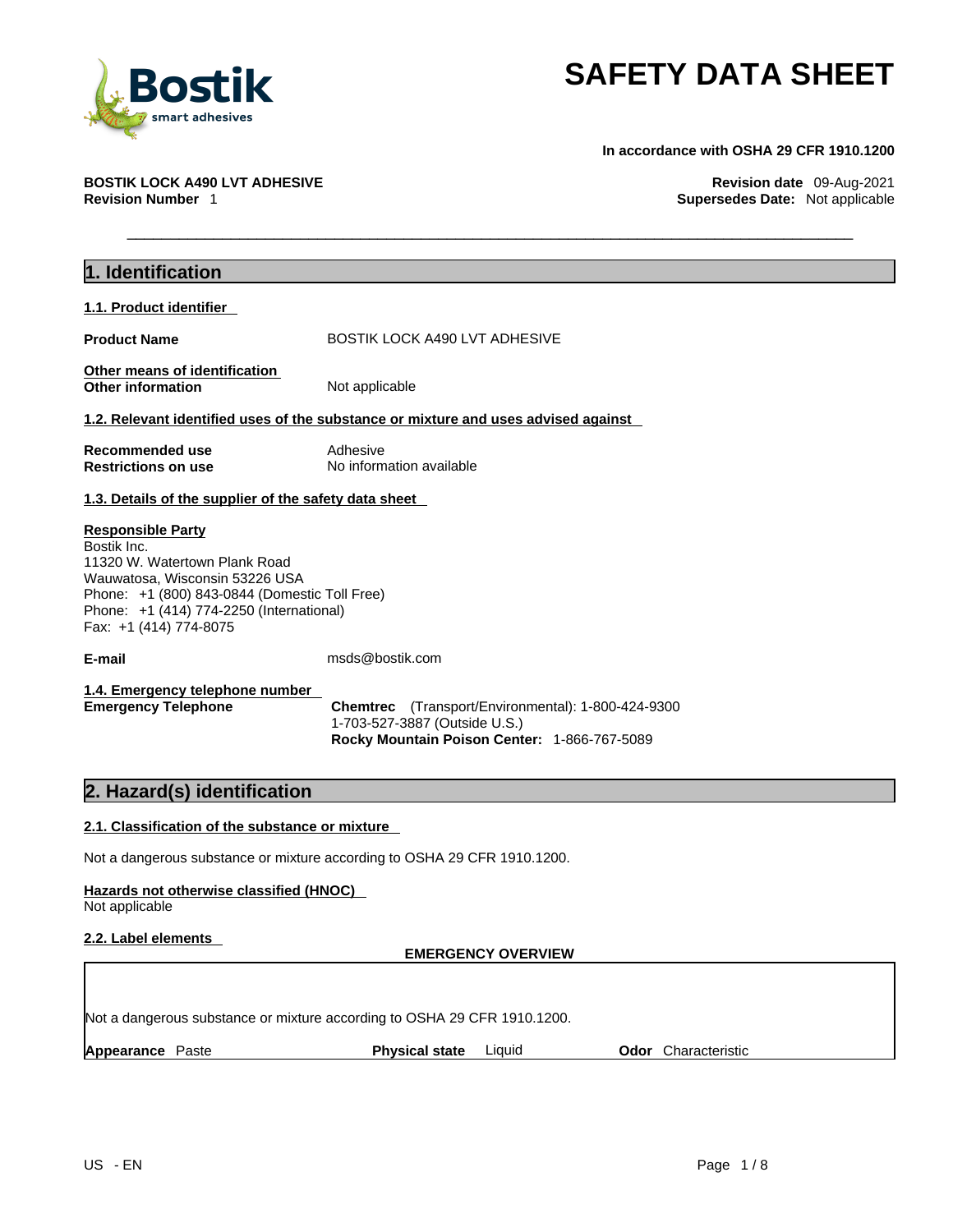### **2.3. Other Information**

No information available.

# **3. Composition/information on ingredients**

## **3.1. Substances**

Not applicable.

**Mixture** 

*Not a dangerous substance or mixture according to OSHA 29 CFR 1910.1200.*

| <b>4. First-aid measures</b> |  |
|------------------------------|--|
|                              |  |

# **4.1. Description of first aid measures**

| <b>Inhalation</b>   | IF INHALED: Remove to fresh air and keep at rest in a position comfortable for breathing. If<br>symptoms persist, call a physician.                                                                      |
|---------------------|----------------------------------------------------------------------------------------------------------------------------------------------------------------------------------------------------------|
| Eye contact         | Rinse thoroughly with plenty of water for at least 15 minutes, lifting lower and upper eyelids.<br>Consult a physician.                                                                                  |
| <b>Skin contact</b> | Wash with plenty of water. Get medical attention if irritation develops and persists.                                                                                                                    |
| Ingestion           | If swallowed, call a poison control center or physician immediately. Clean mouth with water.<br>Never give anything by mouth to an unconscious person. Do not induce vomiting without<br>medical advice. |

|  | 4.2. Most important symptoms and effects, both acute and delayed |  |
|--|------------------------------------------------------------------|--|
|  |                                                                  |  |

**Symptoms** No information available.

**4.3. Indication of any immediate medical attention and special treatment needed**

**Note to physicians** Treat symptomatically.

# **5. Fire-fighting measures**

**5.1. Extinguishing media Suitable Extinguishing Media** Use extinguishing measures that are appropriate to local circumstances and the surrounding environment. **Large Fire Example 20** CAUTION: Use of water spray when fighting fire may be inefficient. **Unsuitable extinguishing media** Do not scatter spilled material with high pressure water streams. **5.2. Special hazards arising from the substance or mixture Specific hazards arising from the chemical** No information available. **Hazardous combustion products** Carbon dioxide (CO2). US - EN Page 2 / 8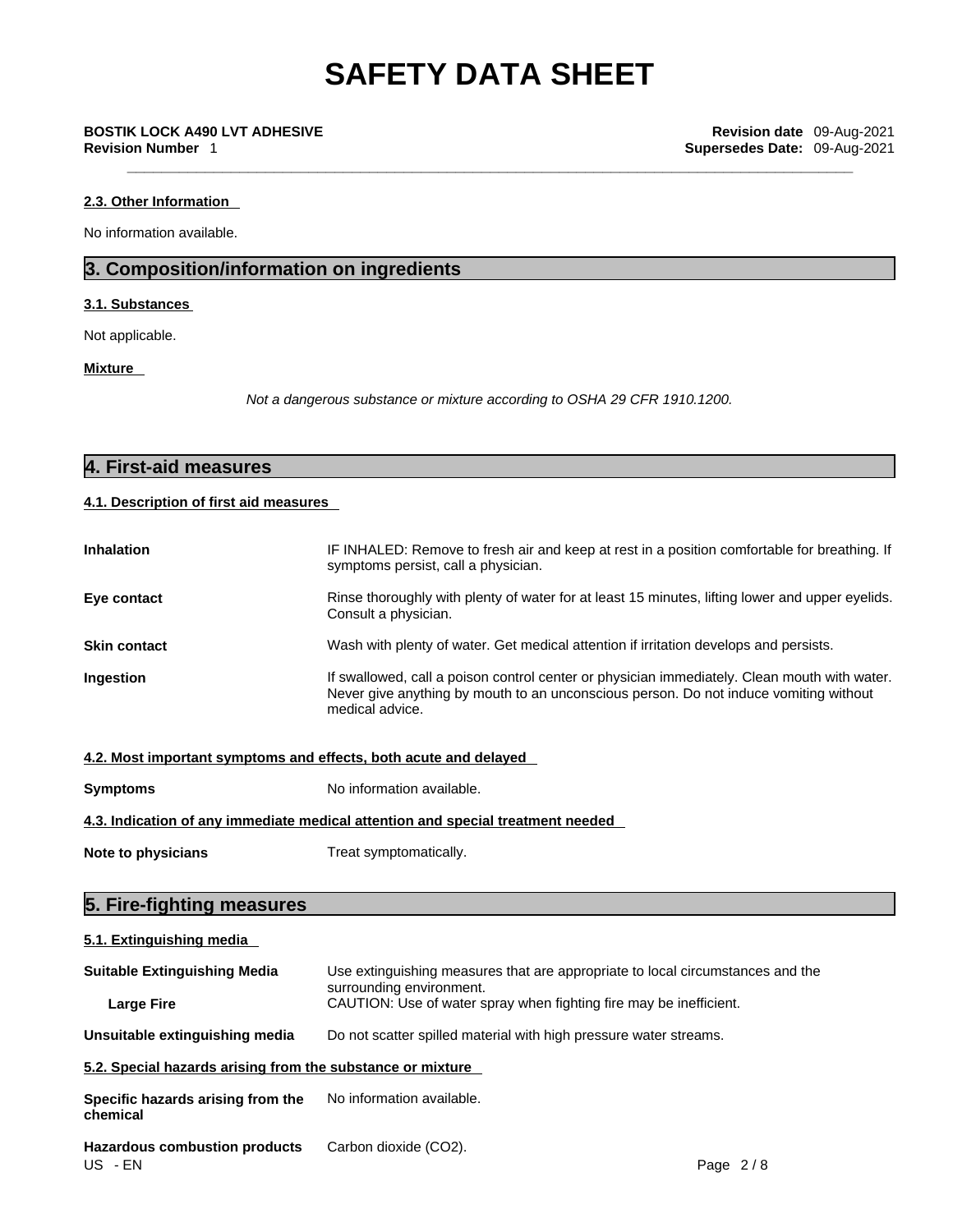# **Explosion data Sensitivity to mechanical impact** None. **Sensitivity to static discharge** None. **5.3. Advice for firefighters Special protective equipment for fire-fighters** As in any fire, wear self-contained breathing apparatus pressure-demand, MSHA/NIOSH (approved or equivalent) and full protective gear. **6. Accidental release measures 6.1. Personal precautions, protective equipment and emergency procedures Personal precautions** Use personal protective equipment as required. Ensure adequate ventilation. Avoid breathing dust/fume/gas/mist/vapors/spray. Avoid contact with skin, eyes or clothing. Wash thoroughly after handling. **6.2. Environmental precautions Environmental precautions** Prevent entry into waterways, sewers, basements or confined areas. Do not flush into surface water or sanitary sewer system. See Section 12 for additional Ecological Information. **6.3. Methods and material for containment and cleaning up Methods for containment** Prevent further leakage or spillage if safe to do so. **Methods for cleaning up** Use personal protective equipment as required. Soak up with inert absorbent material (e.g. sand, silica gel, acid binder, universal binder, sawdust). Take up mechanically, placing in appropriate containers for disposal. Clean contaminated surface thoroughly. **Reference to other sections** See section 8 for more information. See section 13 for more information. **7. Handling and storage 7.1. Precautions for safe handling Advice on safe handling** Use personal protective equipment as required.Handle in accordance with good industrial hygiene and safety practice. Ensure adequate ventilation. Avoid breathing dust/fume/gas/mist/vapors/spray. Avoid contact with skin, eyes or clothing. Wash thoroughly after handling. Take off contaminated clothing and wash before reuse.

## **7.2. Conditions for safe storage, including any incompatibilities**

**Storage Conditions** Keep from freezing.

### **7.3 References to other sections**

| Reference to other sections | Section 10: STABILITY AND REACTIVITY |
|-----------------------------|--------------------------------------|
|                             | Section 13: DISPOSAL CONSIDERATIONS  |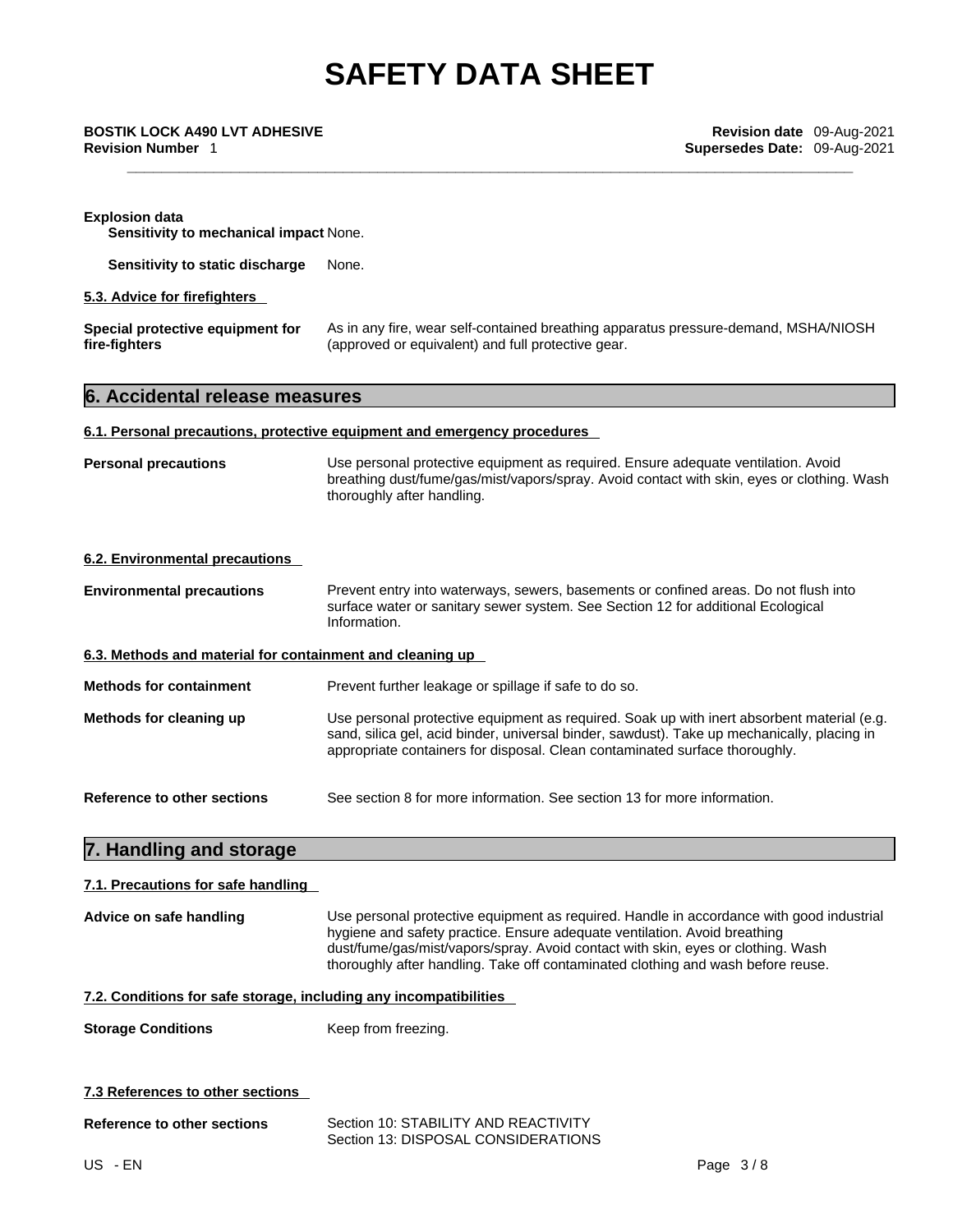**\_\_\_\_\_\_\_\_\_\_\_\_\_\_\_\_\_\_\_\_\_\_\_\_\_\_\_\_\_\_\_\_\_\_\_\_\_\_\_\_\_\_\_\_\_\_\_\_\_\_\_\_\_\_\_\_\_\_\_\_\_\_\_\_\_\_\_\_\_\_\_\_\_\_\_\_\_\_\_\_\_\_\_\_ BOSTIK LOCK A490 LVT ADHESIVE Revision date** 09-Aug-2021 **Revision Number** 1 **Supersedes Date:** 09-Aug-2021

# **8. Exposure controls/personal protection 8.1. Control parameters Exposure Limits** This product, as supplied, does not contain any hazardous materials with occupational exposure limits established by the region specific regulatory bodies. **8.2. Exposure controls Appropriate engineering controls Engineering controls** Showers Eyewash stations Ventilation systems. **Individual protection measures, such as personal protective equipment Eye/face protection** Wear safety glasses with side shields (or goggles). Hand protection **Wear suitable chemical resistant gloves**. The selection of suitable gloves does not only depend on the material, but also on further marks of quality and various manufacturers. **Skin and body protection** Wear suitable protective clothing. **Respiratory protection** If exposure limits are exceeded or irritation is experienced, NIOSH/MSHA approved respiratory protection should be worn. Positive-pressure supplied air respirators may be required for high airborne contaminant concentrations. Respiratory protection must be provided in accordance with current local regulations. **General hygiene considerations** Wear suitable gloves and eye/face protection. Handle in accordance with good industrial hygiene and safety practice. Avoid breathing dust/fume/gas/mist/vapors/spray. Avoid contact with skin, eyes or clothing. Do not eat, drink or smoke when using this product. Wash thoroughly after handling. Take off contaminated clothing and wash it before reuse. Regular cleaning of equipment, work area and clothing is recommended.

# **9. Physical and chemical properties**

# **9.1. Information on basic physical and chemical properties**

| <b>Physical state</b> | Liquid             |
|-----------------------|--------------------|
| Appearance            | Paste              |
| Color                 | White              |
| Odor                  | Characteristic     |
| Odor threshold        | No information ava |
|                       |                    |

**Property CONSIDERENT CONSIDERENT Values CONSIDERENT CONSIDERENT CONSIDERENT CONSIDERENT CONSIDERENT CONSIDERENT CONSIDERENT CONSIDERENT CONSIDERENT CONSIDERED VALUES pH**  $\overline{8.0} - 9.0$ **pH** (as **aqueous solution)** No data available None known **Melting point / freezing point** No data available None Known **Initial boiling point and boiling** 100 °C / 212 °F

**Odor** Characteristic **No information available**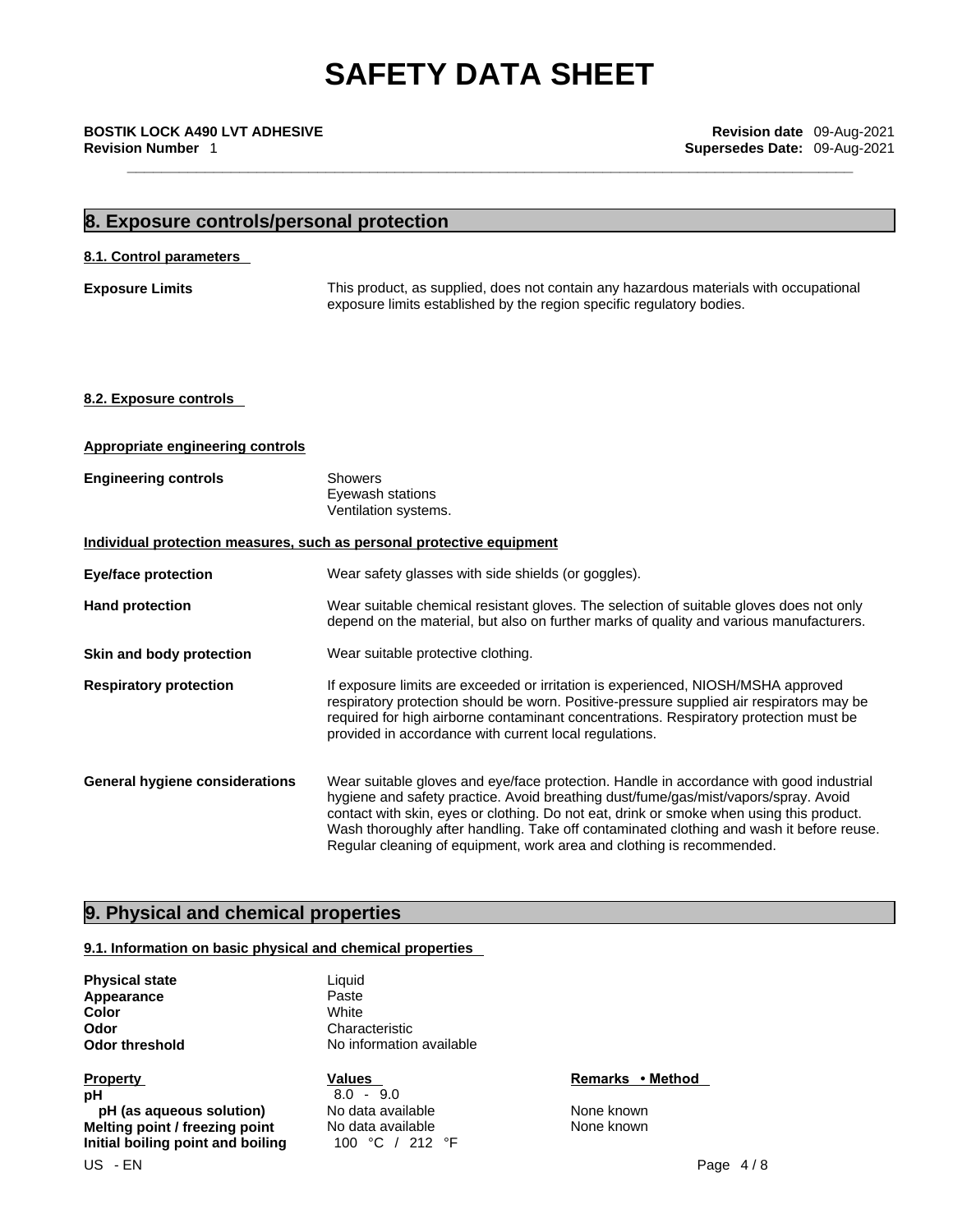| range<br><b>Flash point</b><br><b>Evaporation rate</b><br><b>Flammability</b>               | > 100 °C / 212 °F<br>No data available<br>Not applicable for liquids. | None known               |
|---------------------------------------------------------------------------------------------|-----------------------------------------------------------------------|--------------------------|
| <b>Flammability Limit in Air</b><br><b>Upper flammability or explosive</b><br><b>limits</b> | No data available                                                     | None known               |
| Lower flammability or explosive<br>limits                                                   | No data available                                                     |                          |
| Vapor pressure                                                                              | No data available                                                     | None known               |
| <b>Relative vapor density</b>                                                               | No data available                                                     | None known               |
| <b>Relative density</b>                                                                     | No data available                                                     | None known               |
| <b>Water solubility</b>                                                                     | Insoluble                                                             |                          |
| Solubility(ies)                                                                             | No data available                                                     | None known               |
| <b>Partition coefficient</b>                                                                | No data available                                                     | None known               |
| <b>Autoignition temperature</b>                                                             | No data available                                                     | None known               |
| <b>Decomposition temperature</b>                                                            | No data available                                                     | None known               |
| <b>Kinematic viscosity</b>                                                                  | No data available                                                     | None known               |
| <b>Dynamic viscosity</b>                                                                    | No data available                                                     | None known               |
| 9.2. Other information                                                                      |                                                                       |                          |
| <b>Explosive properties</b>                                                                 | No information available                                              |                          |
| <b>Oxidizing properties</b>                                                                 | No information available                                              |                          |
| Solvent content (%)                                                                         | No information available                                              |                          |
| Solid content (%)                                                                           | No information available                                              |                          |
| <b>Softening Point</b>                                                                      | No information available                                              |                          |
| Molecular weight                                                                            | No information available                                              |                          |
| <b>VOC Content (%)</b>                                                                      |                                                                       | No information available |
| <b>Density</b>                                                                              | .985 $g/cm3$                                                          |                          |
| <b>Bulk density</b>                                                                         | No information available                                              |                          |
| 10. Stability and reactivity                                                                |                                                                       |                          |
| 10.1. Reactivity                                                                            |                                                                       |                          |
| <b>Reactivity</b>                                                                           | No information available.                                             |                          |
| 10.2. Chemical stability                                                                    |                                                                       |                          |

**Chemical stability** Stable under normal conditions.

**10.3. Possibility of hazardous reactions**

**Possibility of hazardous reactions** None under normal processing.

**10.4. Conditions to avoid** 

**Conditions to avoid** Do not freeze.

**10.5. Incompatible materials**

**Incompatible materials** None known based on information supplied.

**10.6. Hazardous decomposition products** 

**Hazardous decomposition products** Carbon monoxide Carbon dioxide (CO2) Hydrocarbons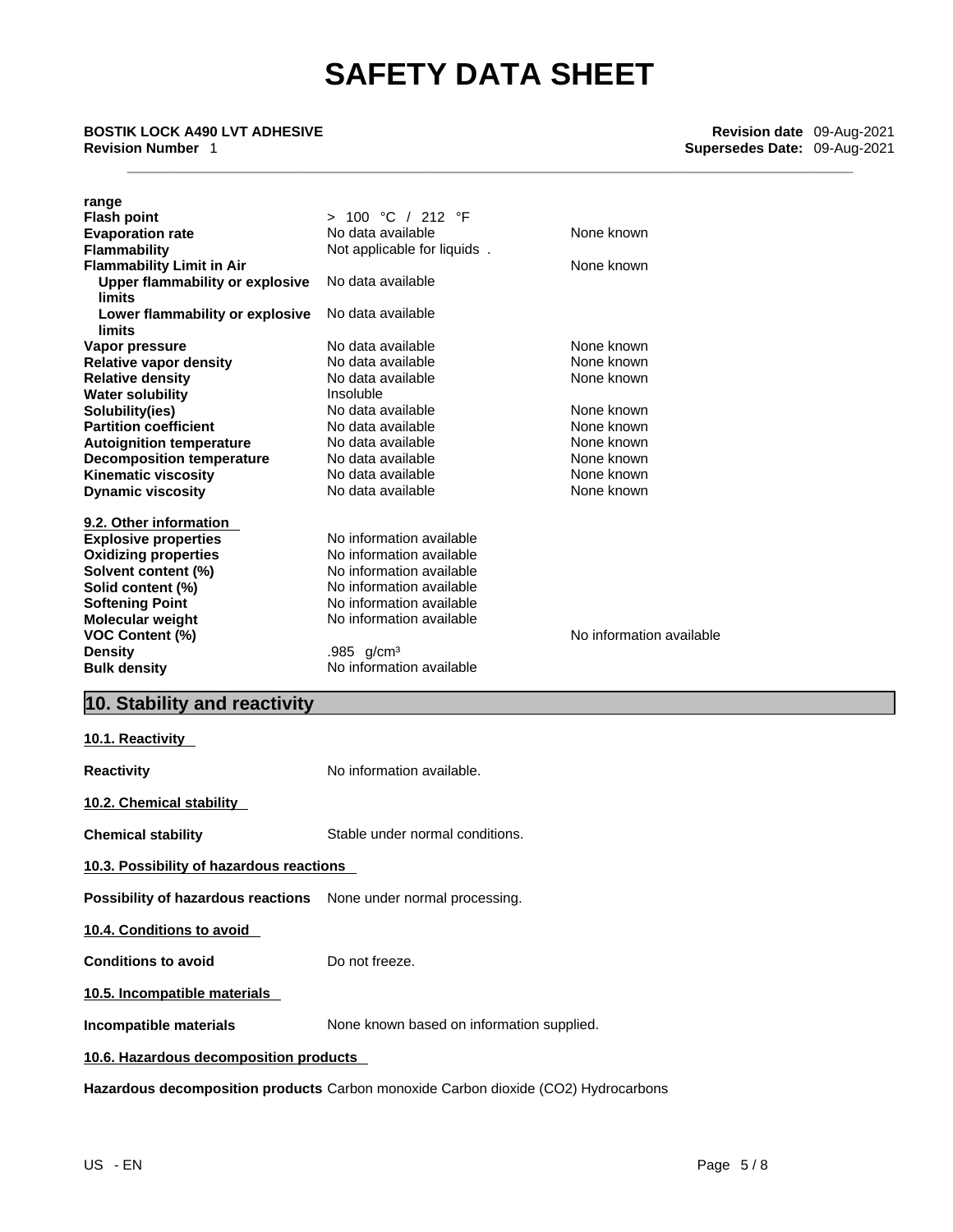# **11. Toxicological information**

# **11.1.** Information on **toxicological effects**

| <b>Inhalation</b>   | Based on available data, the classification criteria are not met. |
|---------------------|-------------------------------------------------------------------|
| Eye contact         | Based on available data, the classification criteria are not met. |
| <b>Skin contact</b> | Based on available data, the classification criteria are not met. |
| Ingestion           | Based on available data, the classification criteria are not met. |

# **<u>Symptoms related to the physical, chemical and toxicological characteristics</u>**

**Symptoms** No information available.

**Acute toxicity Numerical measures of toxicity**

# **Component Information**

| Delayed and immediate effects as well as chronic effects from short and long-term exposure |                                                                   |  |
|--------------------------------------------------------------------------------------------|-------------------------------------------------------------------|--|
| <b>Skin corrosion/irritation</b>                                                           | Based on available data, the classification criteria are not met. |  |
| Serious eye damage/eye irritation                                                          | Based on available data, the classification criteria are not met. |  |
| Respiratory or skin sensitization                                                          | Based on available data, the classification criteria are not met. |  |
| Germ cell mutagenicity                                                                     | Based on available data, the classification criteria are not met. |  |
| Carcinogenicity                                                                            | Based on available data, the classification criteria are not met. |  |
| <b>Reproductive toxicity</b>                                                               | Based on available data, the classification criteria are not met. |  |
| <b>STOT - single exposure</b>                                                              | Based on available data, the classification criteria are not met. |  |
| <b>STOT - repeated exposure</b>                                                            | Based on available data, the classification criteria are not met. |  |
| <b>Aspiration hazard</b>                                                                   | Based on available data, the classification criteria are not met. |  |
| Other adverse effects                                                                      | No information available.                                         |  |
| Interactive effects                                                                        | No information available.                                         |  |

# **12. Ecological information**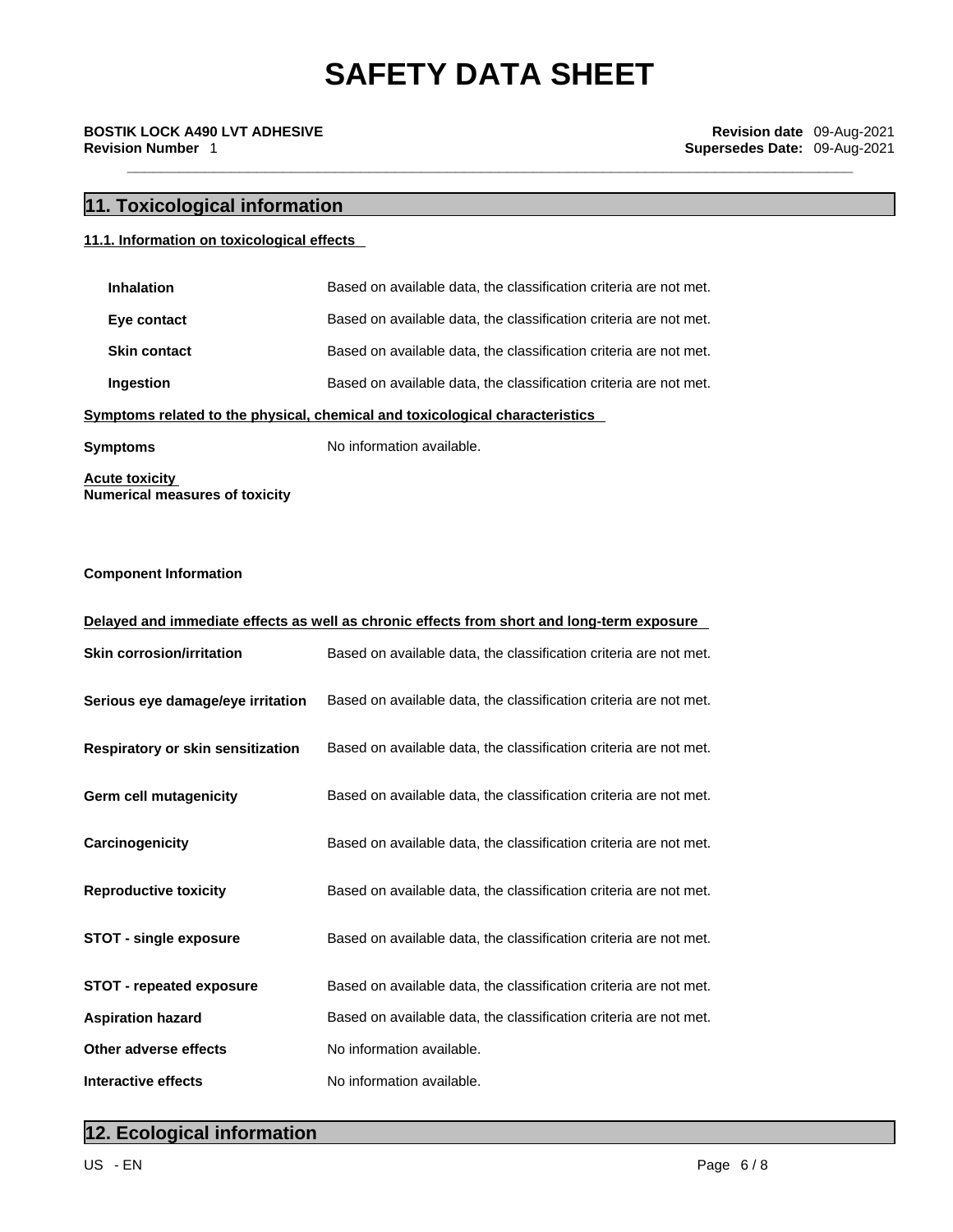**\_\_\_\_\_\_\_\_\_\_\_\_\_\_\_\_\_\_\_\_\_\_\_\_\_\_\_\_\_\_\_\_\_\_\_\_\_\_\_\_\_\_\_\_\_\_\_\_\_\_\_\_\_\_\_\_\_\_\_\_\_\_\_\_\_\_\_\_\_\_\_\_\_\_\_\_\_\_\_\_\_\_\_\_ BOSTIK LOCK A490 LVT ADHESIVE Revision date** 09-Aug-2021

**12.1. Toxicity** 

| <b>Ecotoxicity</b>                  |                                    |
|-------------------------------------|------------------------------------|
|                                     |                                    |
|                                     |                                    |
| 12.2. Persistence and degradability |                                    |
|                                     |                                    |
| Persistence and degradability       | No information available.          |
|                                     |                                    |
| 12.3. Bioaccumulative potential     |                                    |
|                                     |                                    |
| <b>Bioaccumulation</b>              | There is no data for this product. |
|                                     |                                    |
| <b>Component Information</b>        |                                    |
|                                     |                                    |
| 12.4. Mobility in soil              |                                    |
|                                     |                                    |
| <b>Mobility</b>                     | No information available.          |
| Other adverse effects               |                                    |
|                                     |                                    |
| Other adverse effects               | No information available.          |

| 13. Disposal considerations            |                                                                                                                                                                                                                                                |  |
|----------------------------------------|------------------------------------------------------------------------------------------------------------------------------------------------------------------------------------------------------------------------------------------------|--|
| 13.1. Waste treatment methods          |                                                                                                                                                                                                                                                |  |
| Waste from residues/unused<br>products | It is the responsibility of the waste generator to determine the toxicity and physical<br>properties of the material generated to determine the proper waste identification and<br>disposal methods in compliance with applicable regulations. |  |
| <b>Contaminated packaging</b>          | Dispose of in accordance with federal, state and local regulations.                                                                                                                                                                            |  |
| 14. Transport information              |                                                                                                                                                                                                                                                |  |
| Note:                                  | Keep from freezing                                                                                                                                                                                                                             |  |
| <b>DOT</b>                             | Not regulated                                                                                                                                                                                                                                  |  |
| <b>IATA</b>                            | Not regulated                                                                                                                                                                                                                                  |  |
| <b>IMDG</b>                            | Not regulated                                                                                                                                                                                                                                  |  |

# **15. Regulatory information**

**International Inventories**

| ltsc.      | .              |
|------------|----------------|
| <b>DSL</b> | lN∩:<br>∟ister |
|            |                |